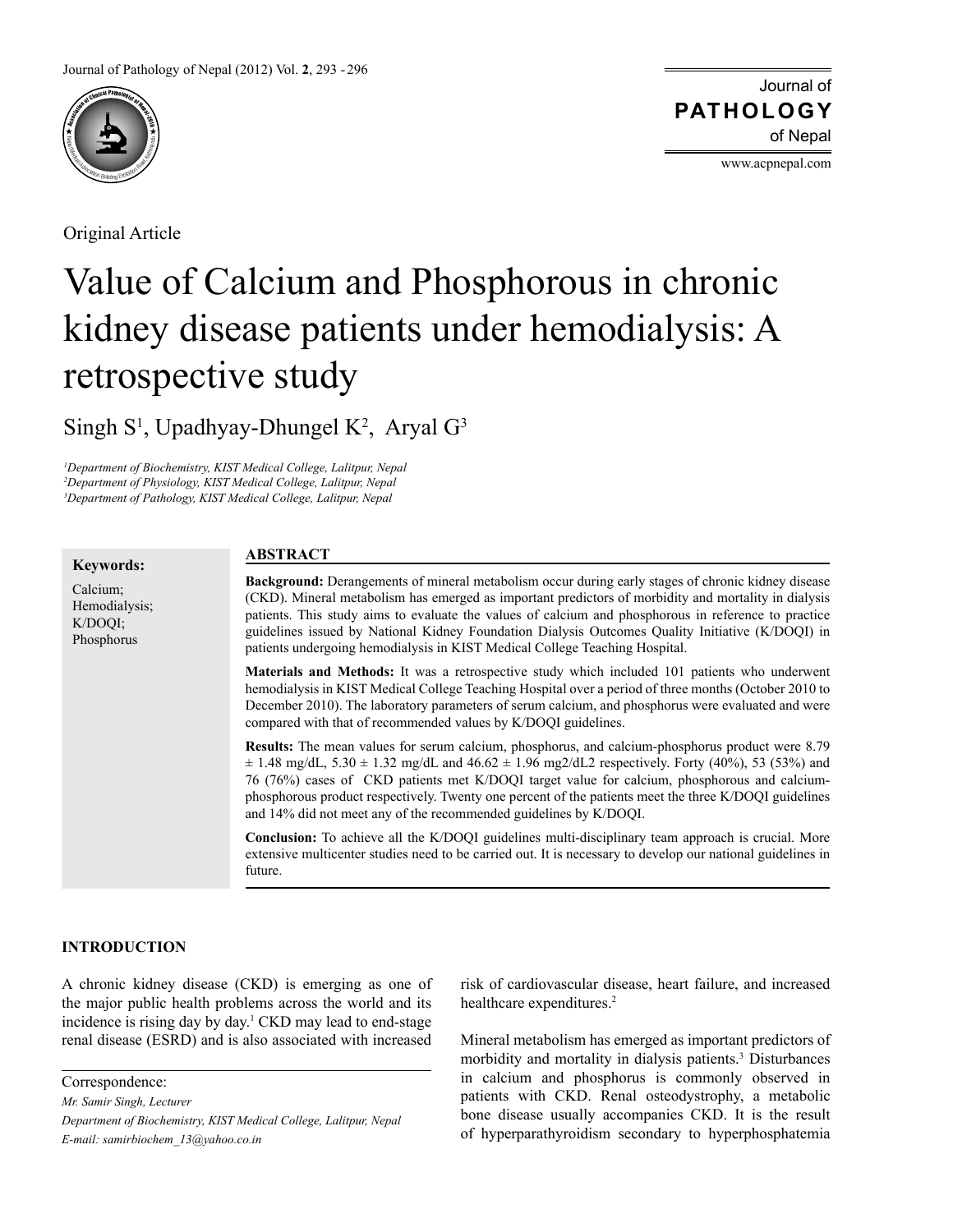| Table 1: Value of laboratory parameters in HD patients |      |           |  |  |
|--------------------------------------------------------|------|-----------|--|--|
| $(n=101)$                                              |      |           |  |  |
| <b>Variables</b>                                       | Mean | <b>SD</b> |  |  |

| <b>variables</b>     | <b>Nean</b> | 81  |
|----------------------|-------------|-----|
| Calcium $(mg/dL)$    |             | .48 |
| Phosphorus $(mg/dL)$ |             |     |

**Table 2: Comparison of laboratory values with K/DOQI target ranges for mineral metabolism**

| <b>Factor and K/DOQI ranges</b>       | Patient percentage† |
|---------------------------------------|---------------------|
| Serum Calcium (mg/dL)                 |                     |
| < 8.4                                 | σq<br>              |
| $8.4 - 9.51$                          |                     |
| >9.5                                  | 32                  |
| Serum Phosphorous (mg/dL)             |                     |
| 3.5                                   |                     |
| $3.5 - 5.51$                          | 53                  |
| > 5.5                                 | 42                  |
| Calcium-Phosphorous Product (mg2/dL2) |                     |
| $<$ 55†                               | 76                  |
| 55-72                                 | フ3                  |
| > 72                                  |                     |

*†, percentages are roundup to the nearest figure*

*‡, K/DOQI target value*

**Table 3: Achievement of K/DOQI guideline targets for mineral metabolism**

| tatus                                     | Patients (%) |
|-------------------------------------------|--------------|
| None of the targets achieved              |              |
| At least one of the target achieved       |              |
| At least two of the target achieved       |              |
| Three of three target considered achieved |              |

combined with hypocalcaemia, both of which are due to decreased excretion of phosphate by the damaged kidney. Healthy kidneys convert inactive vitamin D to its active metabolite, 1,25 dihydroxycholecalciferol. If renal functioning is affected, the production of 1,25 dihydroxycholecalciferol reduces that leads to hypocalcaemia because less calcium is absorbed from the intestine. In addition, the renal clearance of phosphorus decreases with a deteriorating kidney function and phosphorus concentrations increase. Hypocalcaemia in its turn leads to an increased production of parathyroid hormone (PTH) by the parathyroid glands, which is called secondary hyperparathyroidism.<sup>4</sup>

There is no documented data related to mineral metabolism outcomes in Hemodialysis (HD) patients in Nepal. Several expert panels have issued management guidelines for the management of altered mineral metabolism in dialysis patients. Among them, the guidelines published in 2003 by K/DOQI, recommended the serum levels of phosphorus between 3.5-5.5 mg/dl; serum calcium 8.4-9.5 mg/dl and calcium-phosphorus product,  $\leq$  55 mg<sup>2</sup>/dl<sup>2</sup>, and serum PTH, between 150-300pg/ml.<sup>5</sup> This study aims to evaluate the values of calcium and phosphorous in reference to practice guidelines recommended by K/DOQI in patients undergoing HD in KIST Medical College Teaching Hospital (KISTMCTH), Nepal.

## **MATERIALS AND METHODS**

We retrospectively evaluated the laboratory parameters of serum calcium, and phosphorus from 101 (62 male and 39 female) patients who underwent HD at KISTMCTH over three months period from October 2010 to December 2010. The calcium and phosphorous evaluation was done by using Biochemical semi-analyzer (STATFAX 3000). The values of serum calcium, phosphorus and calcium-phosphorus product were compared with K/DOQI guidelines.<sup>5</sup>

## **RESULTS**

Out of 101 patients, 62 were male and 39 were female. Age ranged from 20 to 80 years. Average age of the study population was 48.36±17.94 years. Seventy two percent of the patients were between the ages of 20-60 years. The mean duration of HD session was  $3.95 \pm 0.42$  hours. The mean number of HD session per week was  $2.08 \pm 0.46$  days. Patients were given phosphate binders (calcium carbonate and/or calcium acetate and/or lanthanum carbonate) depending upon their status of serum calcium level, phosphorous level and clinical condition.

Serum value of calcium and phosphorus is presented in Table 1. Table 2 depicts the comparison of laboratory tests results in patients on HD with K/DOQI target ranges for mineral metabolism. Twenty one percent of the patients met the three considered guidelines successfully and 14 % did not meet any of the recommended guidelines as shown in Table 3.

#### **DISCUSSION**

Abnormal mineral metabolism start early in course of CKD and ESRD, and is usually accompanied by profound changes in mineral metabolism that leads to clinical problems such as bone diseases, musculoskeletal symptoms and growth retardation. Recent study has found a strong association between mortality and abnormal mineral metabolism; presumably mediated by vascular calcification.6 The disturbances include calcium, phosphate, vitamin D, and PTH homeostasis. So, mineral metabolism outcomes are gaining importance in HD treatment. Hyperphosphatemia is one of the major factors responsible for alterations in mineral and bone metabolism in dialysis patients.<sup>7</sup> In our study, the control of serum phosphorus values was adequate in 53% of patients undergoing HD, while 42% of the patients presented with hyperphosphatemia. These findings are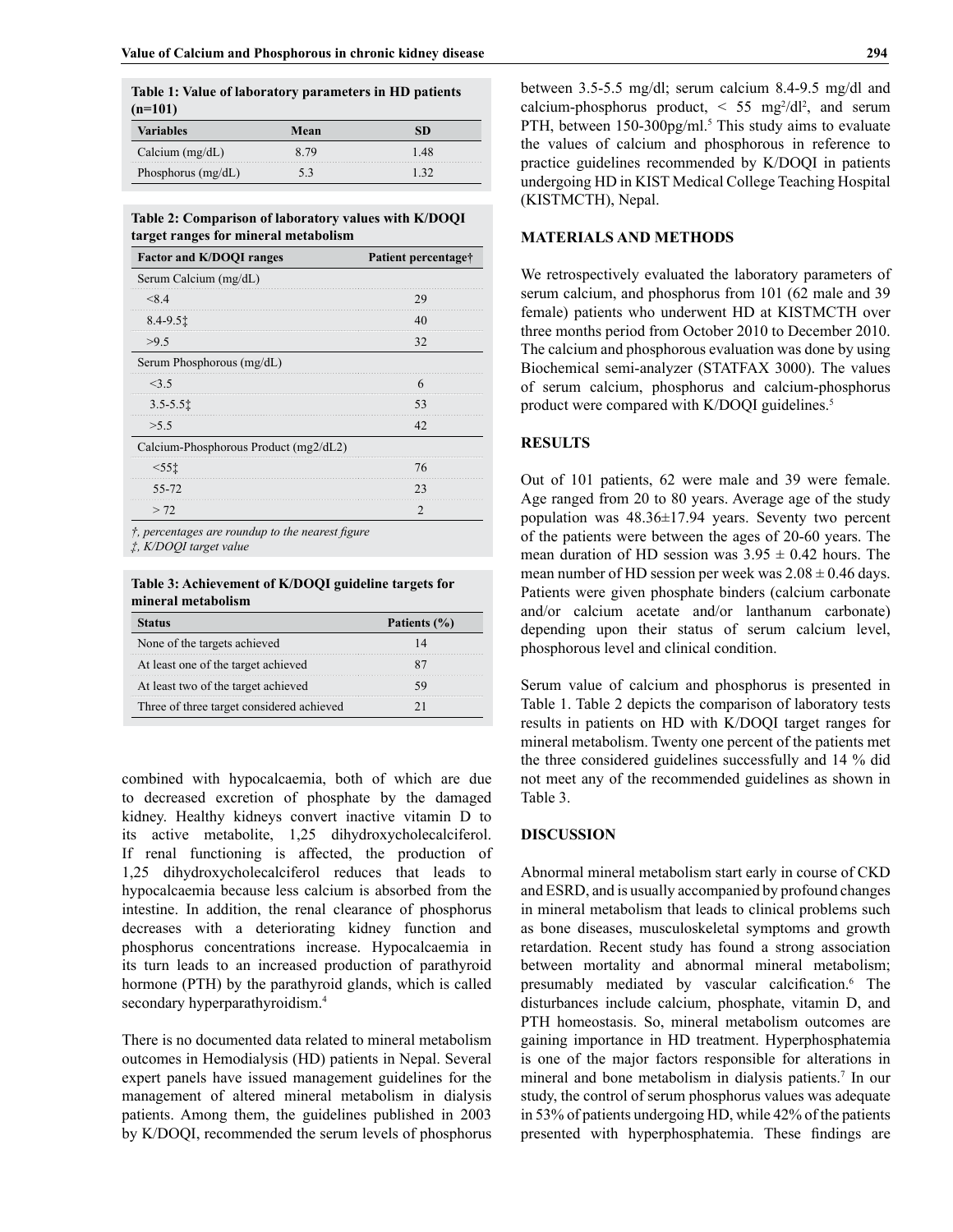comparable to the study in Iran by Mahdavi-Mazdeh et al.<sup>8</sup> Hyperphosphatemia occurs as a consequence of diminished phosphorous filtration and excretion with the progression of CKD. Decrease phosphorus excretion can initially be overcome by increase secretion of PTH which decreases proximal phosphate reabsorption. Hence phosphorus levels are usually within normal range until glomerular filtration rate (GFR) falls below approximately 30mL/min or CKD-4 according to K/DOQI classification. In more advanced stage of CKD, the urinary excretion of phosphorus can no longer keep pace with the obligatory intestinal phosphate absorption resulting in hyperphosphatemia. The recent finding suggests that elevated serum phosphorus is associated with an increase risk for cardiovascular mortality and morbidity among dialysis patients.<sup>9</sup> The consequences of hyperphosphatemia include the development and progression of secondary hyperparathyroidism and a predisposition to metastatic calcification when the product of serum calcium and phosphorus is elevated. Both of these conditions may contribute to the substantial morbidity and mortality seen in patients with ESRD.<sup>6</sup> In our study, 29% were hypocalcemic (< 8.4) and the K/DOQI guidelines for calcium was achieved in 40 % of the patients. However 32% patients had their calcium level above K/DOQI guidelines. Similarly the product of serum calcium and phosphorus was elevated in 24 %.

A study by Schwartz et al showed an association between higher levels of serum phosphorus and calcium-phosphorus product with an unfavorable renal outcome.<sup>10</sup> In their study higher serum phosphorus was associated with significantly higher risk for progression of CKD, even after adjustment for multiple potential confounders. The association of higher serum phosphorus with progressive CKD was more accentuated in patients with higher serum calcium levels also supports the hypothesis that tissue calcification may be the reason behind the observed associations. This association seems now to involve active steps at the cellular and subcellular levels, with hyperphosphatemia shown to be associated with increased expression of osteoblast-specific proteins in vascular smooth muscle cells.11-13 Reynolds et al showed that higher ambient serum calcium level led to more significant phosphorus-driven calcification of vascular smooth muscle in vitro.<sup>14</sup>

In this study, most of patients were in age group between 20-60 years of age. In developed world, mean age of CKD-5 leading to ESRD is between 60-63 years. In our study, average age of presentation was around 48 years which is similar to median age of 43 years in India.<sup>15</sup>

In this study, only 21 % of the patients met the three considered guidelines of mineral metabolism outcomes after dialysis successfully and 14 % did not meet any of the recommended guidelines. This is similar to other studies.<sup>9,16</sup>

Regular dialysis treatment is unble to remove all the

phosphorous ingested with a diet containing sufficient amount of protein to avoid malnutrition. In this regards, our patients were taking phosphate binders such as calcium carbonate, calcium acetate and lanthanum carbonate to decrease dietary phosphorous depending upon their serum calcium and phosphorus levels. The treatment with these calcium-based phosphate binders is not free from complications such as hypercalcaemia. The noncalcium phosphate binder such as lanthanum carbonate is an effective and well tolerated agent for the treatment of hyperphosphatemia in patients with ESRD. Therefore, the strict maintenance of serum calcium and phosphorus levels within the ranges recommended by the K/DOQI guidelines is difficult to achieve due to these multifactorial reasons.<sup>17-20</sup>

Craver et al argue and emphasize on the fact that data from CKD patients from one population may not apply to other population due to differences in social, ethnic and health system characteristics as well as nutritional habits.<sup>21</sup>

# **CONCLUSION**

To achieve all the K/DOQI guidelines, multi-disciplinary team approach is crucial. We emphasize on the need of large scale multi-centre study of mineral metabolism of CKD patients in Nepal. This will be helpful in establishing our own local guidelines in future.

#### **REFERENCES**

- 1. Khakurel S, Agrawal RK, Hada R. Pattern of End Stage Renal Disease in a Tertiary Care Center. J Nepal Med Assoc 2009;48:126- 30.
- 2. Weiss JW, Petrik AF, Thorp ML. Identification and Management of Chronic Kidney Disease in Older Adults. Clinical Geriatrics 2011;19:33-7.
- 3. Block GA, Klassen PS, Lazarus JM, Ofsthun N, Lowrie FG, Chertow GM. Mineral metabolism, mortality, and morbidity in maintenance hemodialysis. J Am Soc Nephrol 2004;15:2208–18.
- 4. Colledge NK, Walker BR, Ralston SH. Davidson's Principles and Practice of Medicine. 21st ed. Churchill Livingstone Elsevier; 2010. pp 487-92.
- 5. National Kidney Foundation. K/DOQI clinical practice guidelines for bone metabolism and disease in chronic kidney disease. Am J Kidney Dis 2003;42:S1-201.
- 6. Block GA, Hulbert-Shearon TE, Levin NW, Port FK. Association of serum phosphorus and calcium x phosphate product with mortality risk in chronic hemodialysis patients: A national study. Am J Kidney Dis 1998;31:607–17.
- 7. Panichi V, Bigazzi R, Paoletti S et al. Impact of calcium, phosphate, PTH abnormalities and management on mortality in hemodialysis: Results from the RISCAVID study. J Nephrol 2010;23:556-62.
- 8. Mahdavi-Mazdeh M, Zamyadi M, Norouzi S, Heidary Rouchi A. Management of Calcium and Phosphorus Metabolism in Hemodialysis Patients in Tehran Province, Iran. Iran J Kidney Dis 2007;1:25-8.
- 9. Coladonato JA. Control of hyperphosphatemia among patients with ESRD. J Am Soc Nephrol 2005;16:S107-14.
- 10. Schwarz S, Trivedi BK, Kalantar-Zadeh K, Kovesdy CP. Association of Disorders in Mineral Metabolism with Progression of Chronic